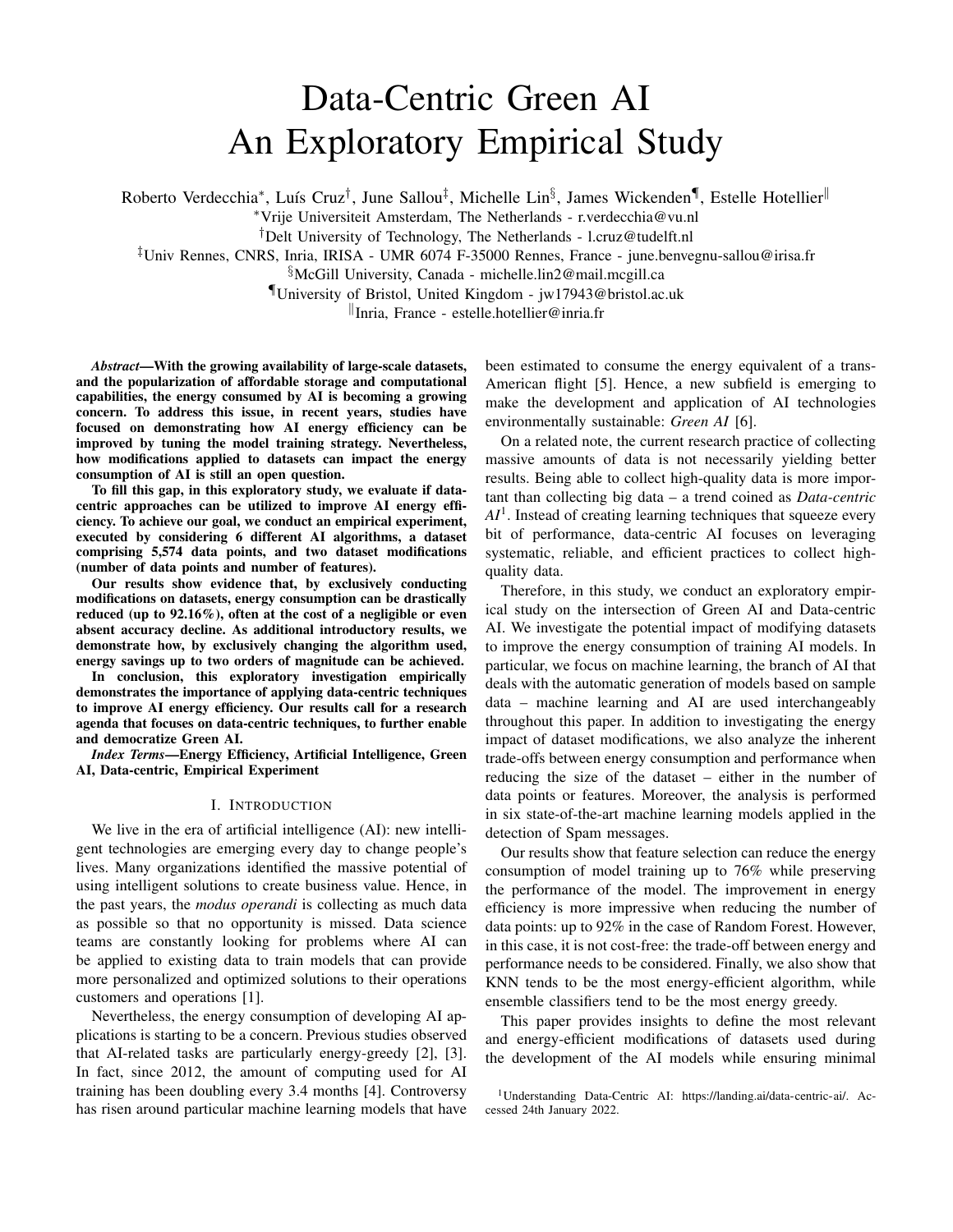accuracy loss. We argue that more research in Data-centric AI will help more practitioners in developing green AI models. To the best of our knowledge, this is the first study to explore the potential of preprocessing data to reduce the energy consumption of AI.

The entirety of our experimental scripts and results are made available with an open-source license, to enable the independent verification and replication of the results presented in this study: [https://github.com/GreenAIproject/ICT4S22.](https://github.com/GreenAIproject/ICT4S22)

The remainder of this paper is structured as follows. Section [II](#page-1-0) presents the related work on the energy consumption of Artificial Intelligence models. Section [III](#page-2-0) details the overall approach and the study design. Section [IV](#page-4-0) describes the results of the experimentation according to the different dataset modifications, and Section [V](#page-6-0) presents the related discussion. The threats to the validity of this study are thoroughly analyzed in Section [VI.](#page-8-0) Finally, Section [VII](#page-9-0) documents our conclusions and future work.

# II. RELATED WORK

<span id="page-1-0"></span>Previous work has addressed the energy consumption of software systems across different domains, levels and ecosystems. There is ongoing research investigating how different frameworks [\[7\]](#page-10-6), data structures [\[8\]](#page-10-7), programming languages [\[9\]](#page-10-8), [\[10\]](#page-10-9), and so on, affect the energy consumption of software. The main outputs of the research in this field  $-$  also known as Green Software – aim at providing developers with informed advice on how to design, develop, and deploy their systems [\[11\]](#page-10-10)–[\[16\]](#page-10-11). Some works have also attempted at providing tools to help developers automatically improve the energy efficiency of their code [\[17\]](#page-10-12), [\[18\]](#page-10-13). Despite the numerous contributions in this field, only a handful of studies address the energy efficiency of AI-based systems [\[19\]](#page-10-14).

While numerous studies focus on utilizing AI to address sustainability concerns [\[20\]](#page-10-15), [\[21\]](#page-10-16), only a few investigate how the sustainability of AI itself can be improved. Strubell *et al.* provide a clear landscape that motivates a research agenda in AI that considers their energy consumption [\[2\]](#page-10-1). They pinpoint concrete cases of energy-intensive AI applications and compare the carbon emissions of training Natural Language Processing (NLP) models to ordinary daily tasks  $-$  e.g., a car commute or air travel. Their results showcase that training a state-of-the-art NLP model can generate as much carbon as five cars during their entire lifespan (including fuel). Although our work also analyzes the energy consumption of training AI models, we aim at identifying trade-off decisions that can be generalized to other AI projects to reduce energy consumption.

In a similar direction, Schwartz *et al.* present the dichotomy between *Red AI* and *Green AI*. While traditional (Red) AI only aims to improve accuracy metrics, Green AI includes computational cost as a performance metric. Green AI favors the selection of algorithms that have comparable accuracy while consuming less energy. In their work, Schwartz *et al.* highlight the need for more research in the area of Green AI, showcasing the exponential growth of computational power required to train models over the past six years. Our work follows their call for a new research agenda in AI that brings energy consumption into the landscape of training an AI model. However, we take a step further by empirically investigating the potential of using data-centric over modelcentric approaches to enable Green AI.

More research has been calling for a new research agenda in AI. Bender *et al.* [\[5\]](#page-10-4) provide a list of high-level recommendation to mitigate the unprecedented growth in the size of stateof-the-art NLP models. Recommendations include investing resources to curate datasets and reflecting on the potential risks entailed by models before developing them, to address AI sustainability. A different work reported concrete numbers on how the growth of AI is impacting the entire infrastructure of datacenters which need to grow in bandwidth, data storage, and power capacity [\[22\]](#page-10-17). While not focusing directly on AI sustainability, in other studies, researchers investigated the impact that utilizing smaller models [\[23\]](#page-10-18) or down sampled datasets [\[24\]](#page-10-19) can have on accuracy. Our study paves the way in directly addressing AI sustainability concerns by providing empirical evidence on how dataset modifications can be used to drastically save AI model training energy at a negligible accuracy loss.

Martin *et al.* [\[25\]](#page-10-20) focused on studying the energy consumption of a specific machine learning algorithm, namely the Very Fast Decision Tree (VFDT). The authors analyzed the energy consumption of VFDT at the function level, investigating how different parameters affect the energy consumption across all functions of the training algorithm. Their results demonstrate how function-level energy profiling can lead to improvements of up to 70% in energy efficiency with minimal impact on the accuracy of the algorithm. In our research, we consider six different machine learning algorithms rather than a single one, as pinpointed in Section [III-D1.](#page-2-1) Besides, we investigate for the first time if data-centric approaches can improve the energy efficiency of machine learning algorithms.

Previous work has studied the impact of machine learning algorithms in the context of mobile applications [\[26\]](#page-10-21). The authors compare eight mobile implementations of well-known training algorithms (e.g., k-Nearest Neighbor, Decision Trees, etc.) in terms of accuracy and energy consumption. In sum, the work shows that 1) energy consumption is often related to the algorithmic complexity of the algorithms, and 2) to achieve optimal energy efficiency practitioners ought to factor in application-specific variables  $-$  e.g., whether the model needs to be regularly updated. Our work differentiates by 1) focusing on general-purpose implementations of machine learning algorithms rather than mobile-based ones and 2) providing a thorough analysis of the impact of the input data in the energy consumption of training a model.

Finally, a recent study analyzed the energy consumption of using different deep learning frameworks – namely, Py-Torch and TensorFlow [\[27\]](#page-10-22). Results suggest that TensorFlow achieves better energy performance at the training stage, while PyTorch is more energy-efficient at the inference stage. Our work differs by approaching energy efficiency from a data-centric perspective rather than a comparative analysis of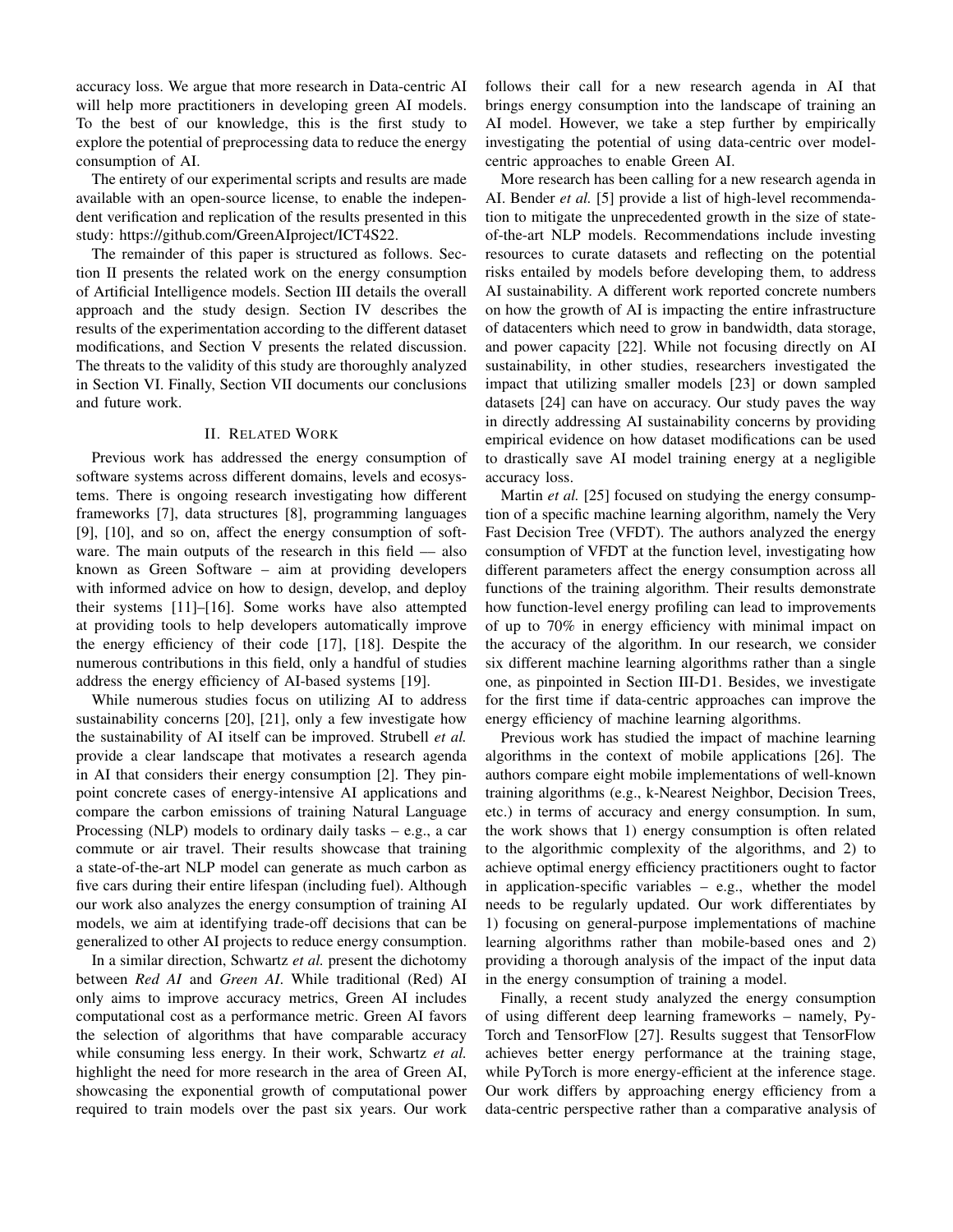<span id="page-2-0"></span>different frameworks and libraries.

## III. STUDY DESIGN AND EXECUTION

In this section we document the empirical experiment executed for this study, in terms of goal (Section [III-A\)](#page-2-2), research questions (Section [III-B\)](#page-2-3), study subject (Section [III-C\)](#page-2-4), experimental procedure (Section [III-D\)](#page-2-5), and data analysis (Section [III-E\)](#page-4-1).

#### <span id="page-2-2"></span>*A. Goal*

The aim of this research is to conduct an investigation into what influences the energy consumption of AI-based systems. More formally, by utilizing the Goal-Question-Metric approach [\[28\]](#page-10-23), this objective can be described as follows:

*Analyze the energy consumption of model training For the purpose of identifying the impact With respect to dataset modifications From the viewpoint of software practitioners and researchers In the context of artificial intelligence.*

## <span id="page-2-3"></span>*B. Research Questions*

In order to achieve our goal, we address the following three research questions (RQ):

## RQ<sup>1</sup> *Do AI algorithms differ in terms of energy consumption?*

By answering this introductory research question, we aim at understanding if AI algorithms impact differently the energy consumption of their underlying hardware, and in the affirmative case, the extent of this difference. The results gathered for this first research question allow us to gain sufficient knowledge on potential energy consumption difference of AI algorithms through which the following research questions, focusing on data-centric green AI, can be assessed.

# RQ<sup>2</sup> *Does modifying the dataset impact the energy efficiency of AI algorithms?*

While  $RQ_1$  focuses on the potential difference in energy consumption of algorithms, with  $RQ_2$  we explicitly focus on data-centric green AI, i.e., if modifications of the *dataset* used by the algorithms can impact their energy consumption. Specifically, we split  $RQ_2$  into two sub-RQs to study the potential impact of different facets of the dataset on the energy consumption of AI algorithms:

# RQ2.<sup>1</sup> *Does the size of the dataset impact the energy consumption of AI algorithms?*

## RQ2.<sup>2</sup> *Does the number of features impact the energy consumption of AI algorithms?*

With  $RQ_{2,1}$  we aim at understanding if utilizing only a portion of a dataset, instead of its entirety, can lead to a significant energy consumption difference of AI algorithms. Similarly, with  $RQ_{2,2}$ , we study if varying the number of features, i.e., the dimensionality of the dataset, can lead to a significant energy consumption variation.

While improving the energy efficiency of AI algorithms is at the core of our investigation, ensuring that energy efficiency improvements do not drastically deteriorate the effectiveness

of AI algorithms, and hence defy their final purpose, is paramount. In order to systematically address this concern with our final research question, we investigate potential trade-offs between energy efficiency and algorithm accuracy (in terms of F1-score). This is expressed in  $RQ_3$  as follows:

RQ<sup>3</sup> *Can we improve the energy efficiency of AI algorithms through a data-centric approach without compromising their accuracy?*

## <span id="page-2-4"></span>*C. Experimental Subject*

In order to answer our RQs, we consider as experimental subject the SMS Spam Collection dataset [\[29\]](#page-10-24). The SMS Spam Collection is a dataset of labeled SMS messages collected for mobile phone spam research. The complete dataset is made publicly available at the University of Cal-ifornia Irvine Machine Learning Repository<sup>[2](#page-2-6)</sup> and comprises 5,574 text message instances, labeled either as legit ("ham" label, 4,827 instances) or spam ("spam" label, 747 instances). The dataset is also made available *via* the data science platform Kaggle<sup>[3](#page-2-7)</sup>, where it was downloaded over 86,8K times, and used in more than 700 Jupiter notebook projects.

To preprocess our dataset, i.e., prepare the raw SMS Spam Collection data for the subsequent "ham"/"spam" classification, we make use of widely adopted standard techniques. Specifically, given that the SMS Spam Collection entails a text classification problem, we use a method involving term frequency–inverse document frequency (tf-idf), whereby words are tokenized based on their appearance in the dataset, and subsequently the term-frequency metric for each token is calculated. To execute the tokenization and term-frequency calculation, we utilize the standard implementation as provided in the Python package  $scikit-learn$  1.0.<sup>[4](#page-2-8)</sup> In total, the dataset includes 8169 features (i.e., 8168 token occurrence frequencies and a last feature corresponding to the length of the SMS messages).

In order to train and test our models, we utilize a 70%/30% train/test split. We do not allocate a portion of the dataset for validation purposes since, as further discussed in the threats to validity section (Section [VI\)](#page-8-0), model optimization *via* hyperparameter tuning falls outside the scope of this investigation.

#### <span id="page-2-5"></span>*D. Experimental Procedure*

<span id="page-2-1"></span>*1) Experimental design:* Our controlled empirical experiment is characterized by a set of Dependent Variables  $(DV)$ and Independent Variables  $(IV)$ . We design the experiment as a set of *treatments*, i.e., "sub-experiments" considering a specific combination of independent variable values.[5](#page-2-9) For each sub-experiment, we exclusively vary one independent

<span id="page-2-6"></span><sup>2</sup>[https://archive.ics.uci.edu/ml/datasets/SMS+Spam+Collection.](https://archive.ics.uci.edu/ml/datasets/SMS+Spam+Collection) Accessed 3rd January 2022.

<span id="page-2-7"></span><sup>3</sup>[https://www.kaggle.com/uciml/sms-spam-collection-dataset.](https://www.kaggle.com/uciml/sms-spam-collection-dataset) Accessed 3rd January 2022.

<span id="page-2-8"></span><sup>4</sup>[https://scikit-learn.org/stable/modules/generated/sklearn.feature](https://scikit-learn.org/stable/modules/generated/sklearn.feature_extraction.text.TfidfTransformer.html)

[extraction.text.TfidfTransformer.html.](https://scikit-learn.org/stable/modules/generated/sklearn.feature_extraction.text.TfidfTransformer.html) Accessed 5th January 2022.

<span id="page-2-9"></span><sup>5</sup>While independent variable values vary among sub-experiments, the same set of dependent variables are collected for all sub-experiments.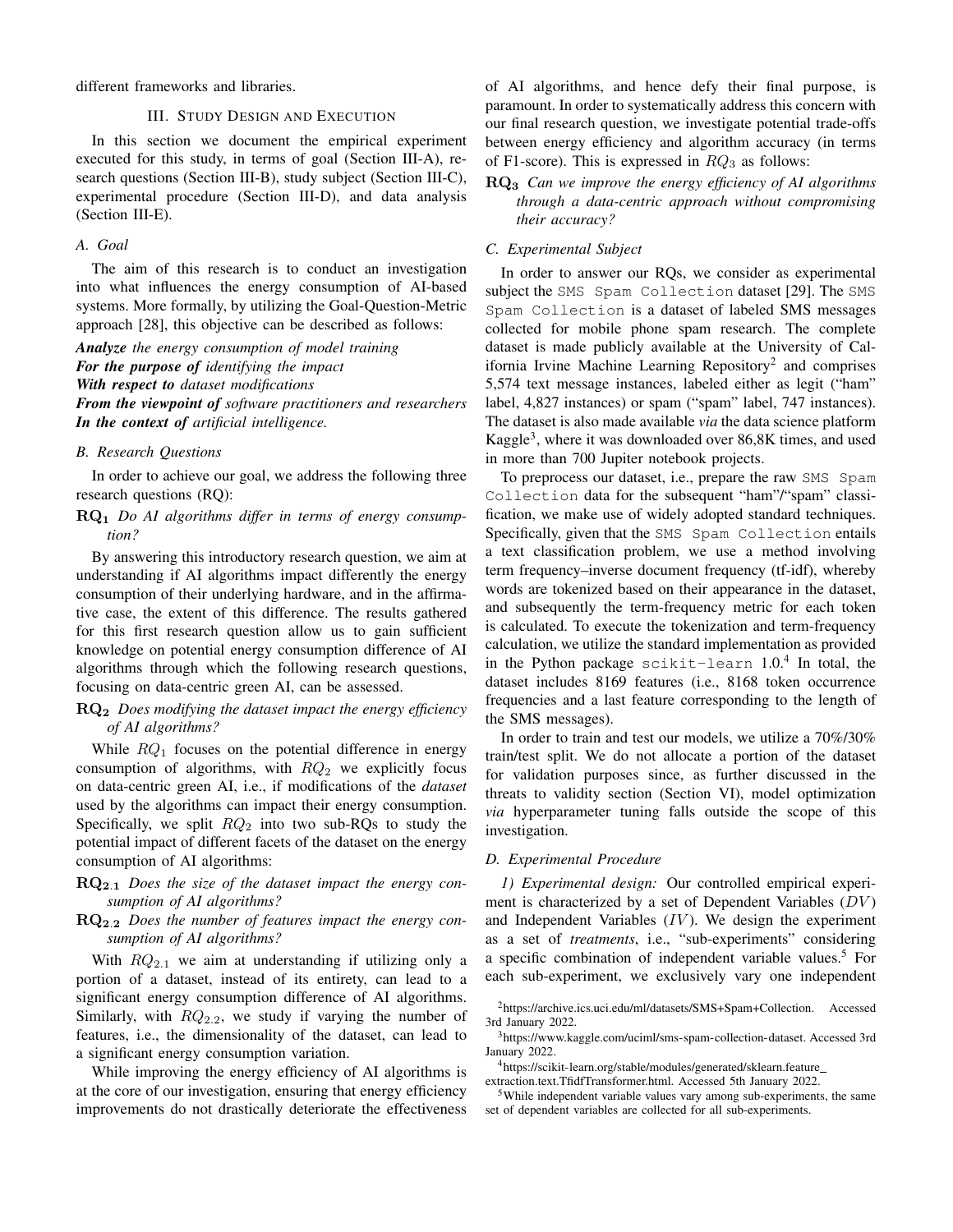variable, while fixing all the other ones to a default level. This allows us to independently study the potential impact that each independent variable has on our dependent variables, while allowing us to adopt a straightforward and transparent research design.

In addition, to answer our research questions, we are required to adopt a blocking factor, namely the factor *AI algorithm*  $(IV_1)$ . This entails that our sub-experiments are divided into different sets (or blocks), according to the specific utilized AI algorithm.

More specifically, in order to answer  $RQ_1$ , we consider the entire experimental dataset by fixing the number of data points  $(IV<sub>2</sub>)$  and the number of features  $(IV<sub>3</sub>)$  to their default level (i.e., 100%), while exclusively varying the used AI algorithm  $(IV<sub>3</sub>)$ . This allows us to compare the energy consumption of AI algorithms  $(DV_1)$  in their "default" setting, i.e., without carrying out any *ad hoc* manipulation of the original dataset.

To study the impact of dataset size  $(RQ_{2.1})$  instead, we vary both the used AI algorithm  $(IV_3)$  and the number of data points  $(IV_2)$ , by keeping the number of features  $(IV_3)$ to its default value. This allows to study the impact that the number of data points, i.e., the size of the dataset, has on the energy consumption of each algorithm  $(DV_1)$ , while avoiding potential variation of experimental measurements due to different numbers of features.

Similarly, to answer  $(RQ_{2,2})$ , we vary the used AI algorithm  $(IV_1)$  and the number of features  $(IV_3)$ , while fixing the number of used data points  $(IV<sub>2</sub>)$  to its default value. This enables us to investigate the potential impact that the number of features has on the execution of AI algorithms  $(DV_1)$ , while avoiding the potential impact on energy consumption due to variations of the number of data points.

Finally, to answer  $(RQ_3)$ , we apply both experimental techniques employed to answer  $RQ_2$ , i.e., we vary AI algorithms  $(IV<sub>1</sub>)$  and alternatively either the number of data points  $(IV_2)$  or number of features  $(IV_3)$ , while fixing the other independent variable  $(IV_3 \text{ or } IV_2)$  to its default value. This approach allows us to study independently the impact that the number of data point and the number of features have on accuracy  $(DV_2)$ , while also enabling us to consider the data collected for  $RQ_2$  to systematically answer this last RQ.

To ensure we gather statistically significant data, and to mitigate potential threats to internal validity, we repeat the execution of each sub-experiment 30 times. In addition, to mitigate the impact of potential confounding factors (e.g., an unnoticed execution of a background process affecting our energy measurements), rather than simply repeating sequentially the 30 executions of a sub-experiment, we shuffle the executions of sub-experiments uniformly at random.

An additional confounding factor may arise from the temperature of the utilized hardware. To mitigate this threat, prior to the execution of our experiment, we perform a dummy CPU-intensive warm-up operation, carried out by calculating a Fibonacci sequence for approximately 5 seconds, and hence ensure that the hardware is not experiencing a "cold boot" when the first execution is run.

Finally, to avoid the potential influence of subsequent runs on our energy measurements, we introduce a sleep time equal to 5 seconds between each run, to allow the hardware to cool down, and execute all runs under the same initial hardware conditions.

<span id="page-3-1"></span>*2) Experimental Variables:* Our experiment is characterized by a total of 3 independent variables and 2 dependent variables.

Independent Variables (IVs). The independent variables of our experiment, i.e., the factors we adopt, and their corresponding values, are reported below. The default value of each independent variable (see Section [III-D1\)](#page-2-1) is distinguished with an under strike (except for the *AI algorithm* independent variable, as it is our experimental blocking factor).

- AI Algorithm  $(IV<sub>1</sub>)$ : Support-Vector Machine, Decision Tree, Multinomial Naive Bayes, K-Nearest Neighbour, Random Forest, Adaptive Boost, Bagging Classifier.
- Number of data points  $(IV_2)$ : 10%, 20%, 30%, ..., 100% of the total number of data points. To select data points, we adopt stratified sampling, and pick points of our population uniformly at random from each stratum (i.e., messages labeled as "spam" and "ham").
- Number of features  $(IV_3)$ : 10%, 20%, 30%, ..., 100% of the total number of features. To select features, we adopt the Chi-Square Test (Chi2) [\[30\]](#page-10-25), to ensure that only the most relevant features are considered for each level.

The set of AI algorithms  $(IV<sub>1</sub>)$  was chosen by considering the most popular ones. We use the implementation provided in the Python library  $\texttt{scikit-learn}^6,$  $\texttt{scikit-learn}^6,$  $\texttt{scikit-learn}^6,$  which was used to implement the algorithms for this study. The discretization step size of the number of data points and features (10%) was instead adopted to ensure sufficient granularity of results, while guaranteeing an *a-priori* feasible number of experimental runs.

Dependent Variables (DVs). In terms of metrics used to answer our research questions, i.e., our observed dependent variables, we consider the following ones in our experiment:

- Energy consumption  $(DV_1)$ : the energy consumed by the hardware on which the AI algorithms are executed, measured in Joules (J);
- F1-score  $(DV_2)$ : Overall accuracy measure of the model, defined as  $F1 = 2 * \frac{P * R}{P + R}$ , where P is the model precision, and R the model recall.

The energy consumption  $(DV_1)$ , measured during the execution of AI algorithms, is the dependent variable used to answer  $RQ_1$  and  $RQ_2$ . The F1-score ( $DV_2$ ) is instead adopted to answer  $RQ_3$ . The F1-score is chosen over precision (P) and recall  $(R)$  metrics, as it allows us to gain an encompassing summary overview of the overall accuracy of AI algorithms, while overcoming potential representation problems due to the uneven distribution of labels present in the dataset used (see Section [III-C\)](#page-2-4).

<span id="page-3-0"></span><sup>6</sup>[https://scikit-learn.org/stable/whats](https://scikit-learn.org/stable/whats_new/v1.0.html#version-1-0-0) new/v1.0.html#version-1-0-0. Accessed 3rd January 2022.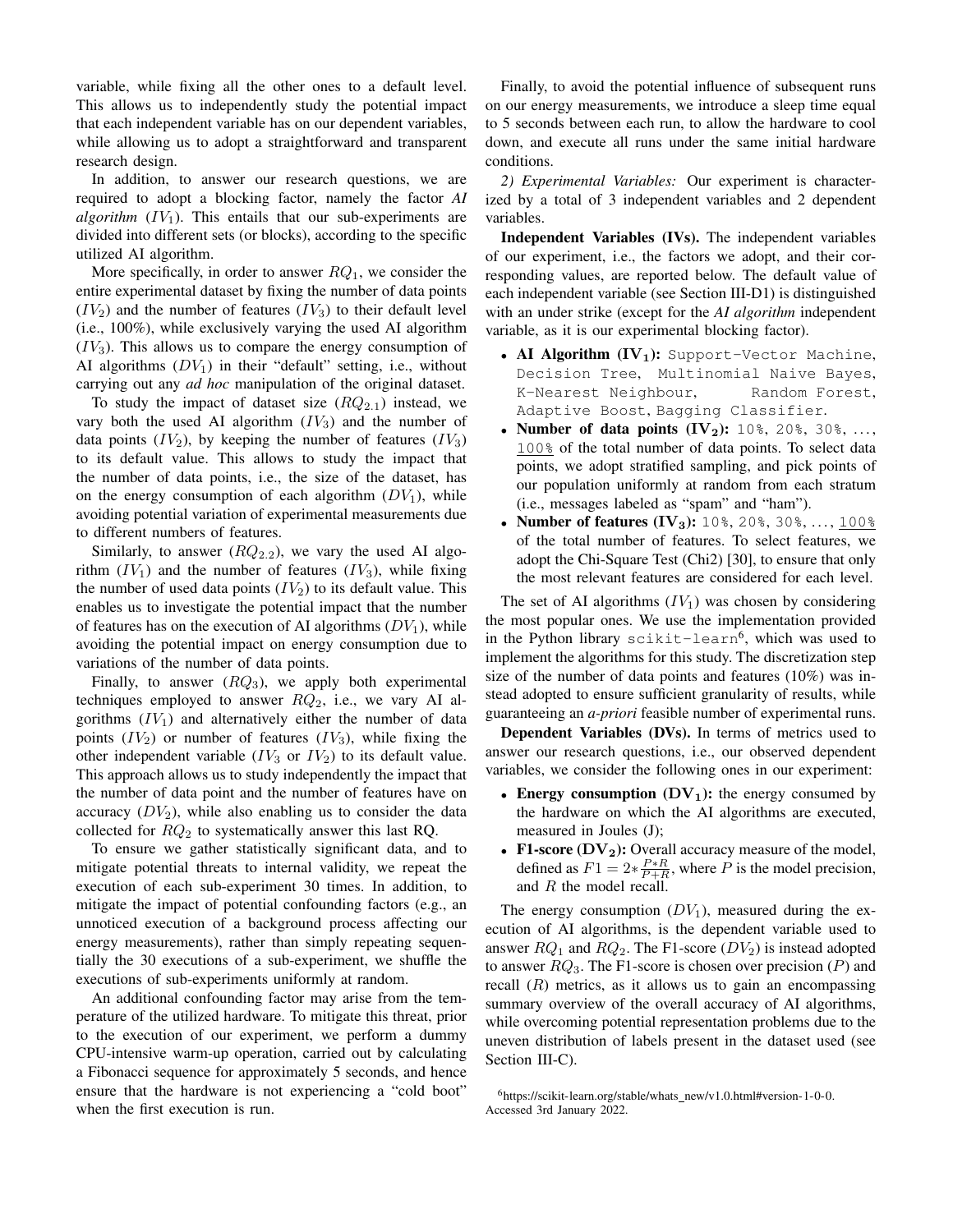*3) Experimental Setting:* All sub-experiments are run on a machine equipped with a 2.4GHz Quad-Core i5 processor and 16 GB 2133 MHz LPDDR3 of memory. The entirety of the experiment and data analysis is implemented in Python  $3.10$ . In order to measure energy consumption  $(DV_1)$ , we leverage codecarbon<sup>[8](#page-4-3)</sup>, a Python package allowing to estimate the energy consumption of code running on Intel and AMD CPU processors. All the AI algorithms  $(IV_1)$  follow the implementation as provided in the Python package scikit-learn 1.0, and use the standard hyperparameters as defined in the library.

In total, by considering the combination of independent variables and sub-experiment repetitions, 3.6K experimental runs are executed to gather data to answer our research questions.

#### <span id="page-4-1"></span>*E. Data Analysis*

In this section, we report the data analysis procedure that we adopt to derive our results from the gathered data.

As a preliminary step, in order to assess if the energy consumption  $(DV_1)$  data we collected is normally distributed, we carry out a visual normality assessment by means of quantile-quantile (Q-Q) plot, followed by a Shapiro-Wilk normality test. From the inspection of the generated Q-Q plot, and the Shapiro-Wilk test result  $(W=0.52$  and p-value=2.2e-16), we can confidently conclude that the data collected is not normally distributed. Hence, for each sub-experiment, we sample the data gathered in the run reporting the median energy consumption value. Subsequently, in order to evaluate if a correlation exists between our dependent and independent variables, we leverage the calculation of the one-tailed Spearman's rank correlation coefficient ( $\rho$ ). We adopt Spearman's  $\rho$ as it provides a non-parametric measure, and can be used to calculate the potential correlation between our ordinal  $(IV_1 IV_3$ ) and continuous variables ( $DV_1$  and  $DV_2$ ). Finally, to provide further insights into our results, we calculate percentage changes to summarize the difference in energy consumption and F1-scores between different algorithms, number of data points, and number of features.

## IV. RESULTS

<span id="page-4-0"></span>In this section, we report the results of our empirical experimentation according to the research questions guiding this study (see Section [III-B\)](#page-2-3).

# *A. Results* RQ1*: Energy Consumption Variability of AI Algorithms*

With our first research question, we aim at investigating the potential difference between the energy consumption of AI algorithms. An overview of the median consumption of each AI algorithm, as measured in our empirical experiment, is depicted in Figure [1.](#page-4-4)



<span id="page-4-4"></span>Fig. 1. Median Energy Consumption of AI Algorithms

By inspecting Figure [1,](#page-4-4) we can immediately notice that the energy consumption drastically varies among AI algorithms. More specifically, Random Forest results to be the most energy greedy algorithm, with a median energy consumption of 1.98 Joules per run, followed by AdaBoost, which nevertheless resulted to consume less than half (48.9%) of the energy required by Random Forest. The most energy efficient algorithm results to be KNN, which reports a median energy consumption of 0.01 Joules, followed by Decision Tree, which requires 0.12 Joules. By considering minimum and maximum variation values, we note that energy consumption varies between algorithms from a minimum decrease of 20% (Bagging Classifier - SVM) up to a 99.49% decrease in energy consumption (Random Forest - KNN).

# *B. Results* RQ2*: Impact of dataset modifications on energy consumption*

With  $RQ_2$ , we aim at investigating if dataset modifications, and more specifically the number of data points  $(RQ_{2,1})$  and the number of features  $(RQ_{2.2})$ , may have an impact on the energy consumed by AI algorithms. An overview of the results we collected for  $RQ_2$  are depicted in Figure [2,](#page-5-0) and are further described below.

<span id="page-4-5"></span>*1) Results* RQ2.1*: Impact of the number of data points on energy consumption:* The first row of diagrams reported in Figure [2](#page-5-0) depicts the median energy consumption of each algorithm at a varying number of data points (reported on the  $x$ -axis). As we can intuitively notice from the linear regression lines reported in the plots, the energy consumption appears to be correlated with the number of data points. This observation is confirmed by the Spearman's rank correlation coefficient values reported in Table [I.](#page-5-1) By considering the  $\rho$  values reported in Table [I,](#page-5-1) we note that there is a definitive positive correlation between the number of data points and the energy consumption, of either strong nature (i.e.,  $0.70 \le \rho \le 0.89$  for KNN, Random Forest, Bagging Classifier) or very strong nature (i.e.,  $\rho \geq 0.90$  for SVM,

<span id="page-4-2"></span><sup>7</sup>[https://www.python.org/downloads/release/python-3100/.](https://www.python.org/downloads/release/python-3100/) Accessed 3rd January 2022.

<span id="page-4-3"></span><sup>8</sup>[https://github.com/mlco2/codecarbon.](https://github.com/mlco2/codecarbon) Accessed 3rd January 2022.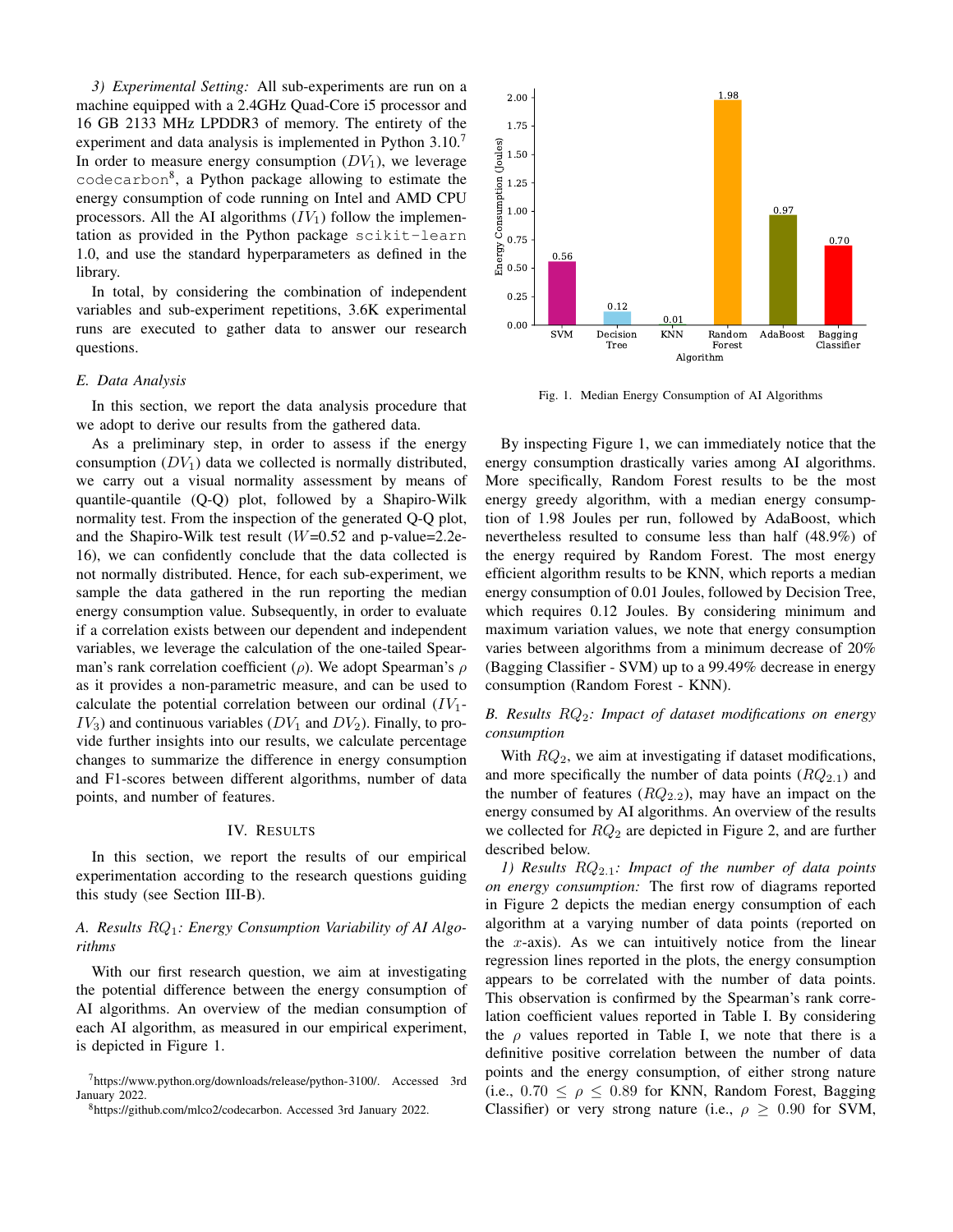

<span id="page-5-0"></span>Fig. 2. RQ<sub>2</sub> results. Small multiples showing the energy consumption of the different algorithms when using different data points (first row) and when using different numbers of features (second row).

<span id="page-5-1"></span>TABLE I CORRELATION ANALYSIS BETWEEN ENERGY CONSUMPTION  $(DV_1)$  and NUMBER OF DATA POINT  $(IV_2)$  OR NUMBER OF FEATURES  $(IV_3)$ 

| Algorithm $(IV_1)$ | Indep. Variable           | D    | p-value      |
|--------------------|---------------------------|------|--------------|
| <b>SVM</b>         | Num. data points $(IV_2)$ | 0.95 | 7.16e-151    |
| Decision Tree      | Num. data points $(IV_2)$ | 0.92 | 9.58e-120    |
| <b>KNN</b>         | Num. data points $(IV_2)$ | 0.80 | 3.24e-68     |
| Random Forest      | Num. data points $(IV_2)$ | 0.87 | 4.25e-95     |
| AdaBoost           | Num. data points $(IV_2)$ | 0.91 | 6.64e-115    |
| Bagging Classifier | Num. data points $(IV_2)$ | 0.87 | 3.07e-92     |
| <b>SVM</b>         | Num. features $(IV_3)$    | 0.69 | $3.09e-43$   |
| Decision Tree      | Num. features $(IV_3)$    | 0.75 | $2.29e - 56$ |
| <b>KNN</b>         | Num. features $(IV_3)$    | 0.04 | 0.54         |
| Random Forest      | Num. features $(IV_3)$    | 0.64 | $2.02e-36$   |
| AdaBoost           | Num. features $(IV_3)$    | 0.79 | 6.01e-66     |
| Bagging Classifier | Num. features $(IV_3)$    | 0.76 | 4.54e-58     |

Decision Tree, and AdaBoost). The corresponding p-values showcase that the identified correlations are with very low probability due to chance.

By considering the energy reduction achieved by using fewer data points, we notice that this independent variable  $(IV<sub>2</sub>)$  influences the considered AI algorithms differently, and can lead to a maximum energy reduction ranging from 61.72% (KNN) up to 92.16% (Random Forest).

*2) Results* RQ2.2*: Impact of the number of features on energy consumption:* The second row of diagrams reported in Figure [2](#page-5-0) depicts the energy consumption for each algorithm at a varying number of features (reported on the  $x$ -axis). From the distribution of median energy consumption values, and the linear regression lines, the number of features and the energy consumption appear to be correlated for most algorithms. The relationship is confirmed by the Spearman's rank correlation coefficient values  $\rho$  reported in Table [I.](#page-5-1) In comparison with the number of data points (see Section [IV-B1\)](#page-4-5), the number of features results to possess an overall weaker positive correlation with the energy consumption, while still being either strongly (i.e.,  $0.70 \le \rho \le 0.89$ , for Decision Tree, AdaBoost, Bagging Classifier) or moderately correlated

 $(0.40 \le \rho \le 0.69$  for SVM and Random Forest). Interestingly, varying the number of features does not noticeably affect the energy consumed by KNN, by showcasing only a very weak correlation (0.0  $\leq \rho \leq$  0.19), which was with high probability dictated by chance (p-value=0.54).

For all algorithms other than KNN, the energy reduction obtained by varying the number of features results to be lower than the one obtainable by varying the number of data points, while still being appreciable. As for the number of data points, varying the number of features affects differently the energy consumption of the considered AI algorithms. Interestingly, for KNN, lowering the number of features leads in numerous cases to a higher energy consumption w.r.t. the case of using all features. In addition, the best energy efficiency achieved by KNN by lowering the number of features results to be only a 0.92% decrease. In comparison, the algorithm which showcases the highest energy efficiency by varying the number of features is AdaBoost, which achieves up to a 75.8% energy reduction when compared to its baseline.

# *C. Results* RQ3*: Trade-offs between energy consumption and accuracy*

With  $RQ_3$ , we aim at investigating if potential trade-offs between AI energy efficiency and accuracy are possible. An overview of the accuracy results, in terms of F1-score collected *via* our empirical experiment, is reported in Figure [3.](#page-7-0) As described in the figure, both by varying the number of data points  $(IV_2,$  first row of Figure [3\)](#page-7-0) or the number of features  $(IV_3,$  second row of Figure [3\)](#page-7-0) we generally do not observe a notable F1-score decrease (reported on the y-axis, Figure [3\)](#page-7-0), with both numbers of data points and features not being correlated to F1-scores.

More detailed insights into the correlation analysis are provided by the Spearman's rank correlation coefficient values  $\rho$  reported in Table [II.](#page-6-1) From the  $\rho$  values reported in the table, we notice that, when considering the number of data points as independent variable, most algorithms report only a very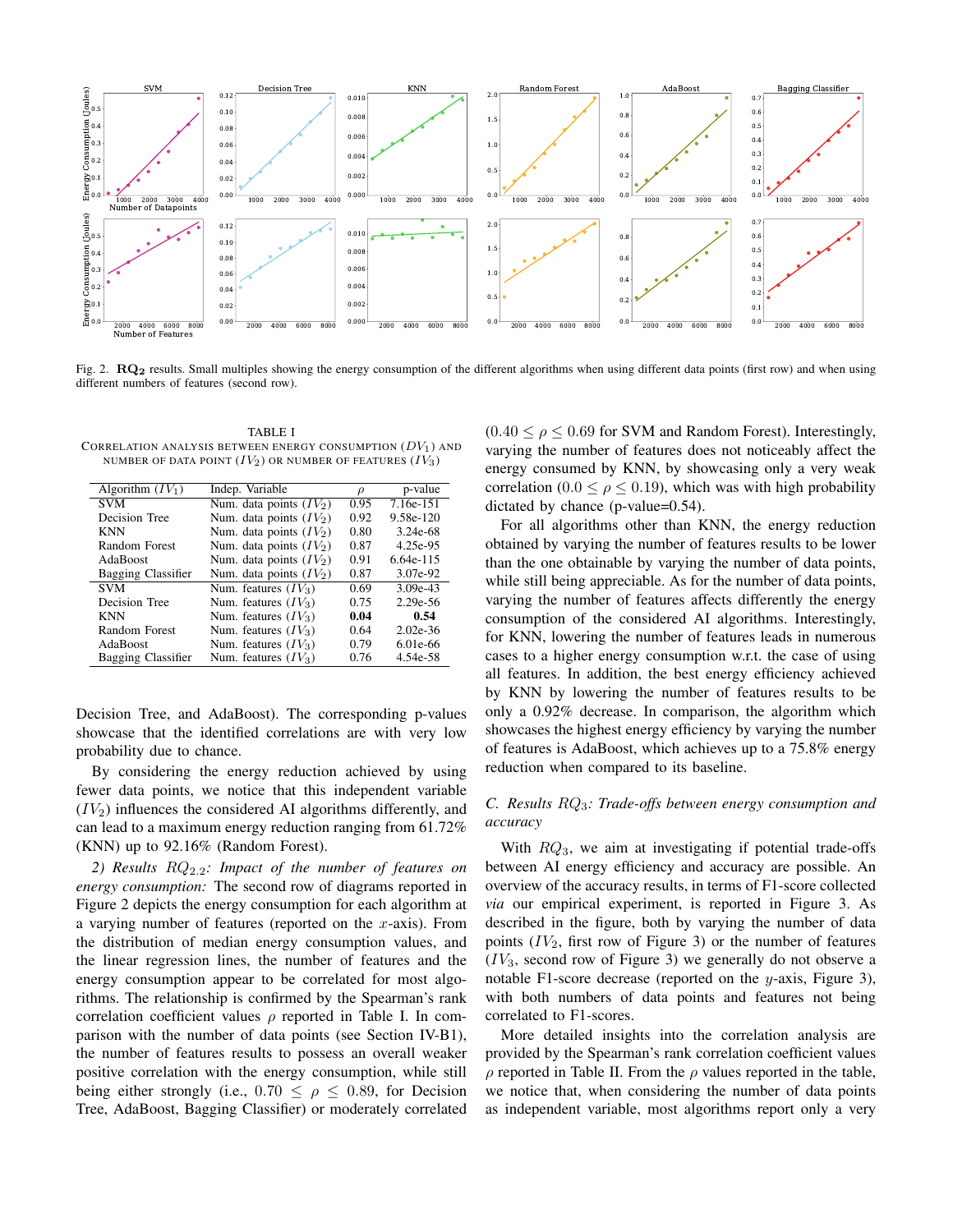<span id="page-6-1"></span>TABLE II CORRELATION ANALYSIS BETWEEN F1-SCORE  $(DV_2)$  and number of DATA POINTS  $(IV_2)$  OR NUMBER OF FEATURES  $(IV_3)$ 

| Algorithm $(IV_1)$ | Indep. Variable | D        | p-value   |
|--------------------|-----------------|----------|-----------|
| SVM                | no datapoints   | $-0.018$ | 0.960     |
| Decision Tree      | no datapoints   | 0.733    | 0.016     |
| <b>KNN</b>         | no_datapoints   | 0.661    | 0.038     |
| Random Forest      | no_datapoints   | 0.855    | 0.002     |
| AdaBoost           | no datapoints   | $-0.006$ | 0.987     |
| Bagging Classifier | no_datapoints   | 0.661    | 0.038     |
| <b>SVM</b>         | no features     | N.D.     | N.D.      |
| Decision Tree      | no features     | $-0.042$ | 0.907     |
| <b>KNN</b>         | no features     | 0.954    | 1.788e-05 |
| Random Forest      | no features     | 0.541    | 0.106     |
| AdaBoost           | no features     | 0.585    | 0.075     |
| Bagging Classifier | no features     | 0.316    | 0.374     |

weak correlation with F1-scores (for SVM and AdaBoost) or a moderate correlation (for KNN and Bagging Classifier). The only exceptions are the algorithms Decision Tree and Random Forest, both reporting a strong correlation between number of data points and F1-score. The relative p-values indicate that such correlation is statistically significant, i.e., w.h.p. not due to chance.

When considering the correlation between number of features and F1-score, a different picture emerges. In fact, from the  $\rho$  values reported in Table [II,](#page-6-1) we can observe for most algorithms that the number of features is correlated to the F1 score either *via* a very weak correlation (for Decision Tree and Bagging Classifier), or a moderate one (for Random Forest and AdaBoost). The  $\rho$  value is not definable (N.D.) for SVM, as no variation is observed in F1-score values, i.e., the covariance between number of features and F1-score is zero. Interestingly, KNN is the only algorithm which reports a  $\rho$  value indicating a very strong correlation between number of features and F1 score. By inspecting the relative p-value, we can conclude that such correlation is statistically significant.

## V. DISCUSSION

<span id="page-6-0"></span>This empirical experiment provides exploratory evidence of the potential of using data preprocessing techniques to reduce the energy consumption of AI. Below, we answer each research question by analyzing the results of our experimentation. Several conclusions are drawn with regard to the energy consumption of AI models and the impact of the input dataset modifications.

# *A. Do AI algorithms differ in terms of energy consumption?*  $(RQ_1)$

Yes, different training algorithms yield considerably different energy footprints. The algorithm with the least energy consumption is KNN, using almost  $200 \times$  less energy than Random Forest. However, that does not necessarily mean that KNN should always be chosen, as we prove later with research questions  $RQ_2$  and  $RQ_3$ . Nevertheless, the energy consumption data collected with our experiment showcases the importance of logging such information. Practitioners resort to different performance metrics when selecting and tuning models. In agreement with previous work [\[6\]](#page-10-5), we argue that practitioners will consider different models when they are aware of these differences w.r.t. energy consumption. Hence, selecting a machine learning model should be a trade-off analysis encompassing not only accuracy metrics but also energy metrics.

Random Forest, AdaBoost, and Bagging classifiers were the most energy greedy algorithms. This is somehow expected since they all belong to a class of algorithms known as *ensembles*, which combine the results of training multiple classifiers (a.k.a. weak learners) using slightly different parameters or training datasets. In other words, the energy consumption of ensembles is equivalent to training multiple models: it is affected by the number of weak learners being used internally and their individual energy consumption.

To make energy metrics available to machine learning practitioners, we need better and more accessible ways of measuring energy consumption. As seen in this study, collecting energy consumption is not a trivial task. We need simple techniques to approximate energy consumption. Although this is out of the scope of this study, other studies suggest looking at duration, CPU usage, or the number of floating point operations [\[2\]](#page-10-1), [\[31\]](#page-10-26), [\[32\]](#page-10-27). Ideally, metrics could estimate energy consumption before even training the models – i.e., by using static analysis approaches.

The experimental nature of machine learning can also magnify the energy consumption reported in this paper. Practitioners have to retrain their models several times before converging to a final model. Previous studies have suggested this to increase energy consumption by a factor of roughly  $2000 \times$ : Strubell *et al.* [\[2\]](#page-10-1) show that, while training one of their natural language processing models has an electricity cost of \$5, the electricity cost of performing the full R&D required to develop that model is estimated to be \$9,870. Hence, small improvements in energy efficiency in the early stages of the pipeline can lead to large savings in the long run.

*Main findings* RQ<sup>1</sup> *(Algorithm Energy Consumption Comparison): Different algorithms yield completely different energy footprints. The difference goes up to a 99.49% energy consumption decrease, with KNN being the most energy-efficient algorithm, and Random Forest Energy the least energy-efficient one. We argue that easy-to-use energy metrics are quintessential when selecting the best model for a machine learning project.*

*B. Does modifying the dataset impact the energy efficiency of AI algorithms? (*RQ2*)*

Yes, except for KNN, all algorithms yield less energy consumption when we reduce the dimensionality of the dataset. In other words, there is a positive correlation between the size of the dataset and the measured energy consumption: using fewer data leads to more energy efficiency. Improvements go up to 92% when reducing the number of rows and up to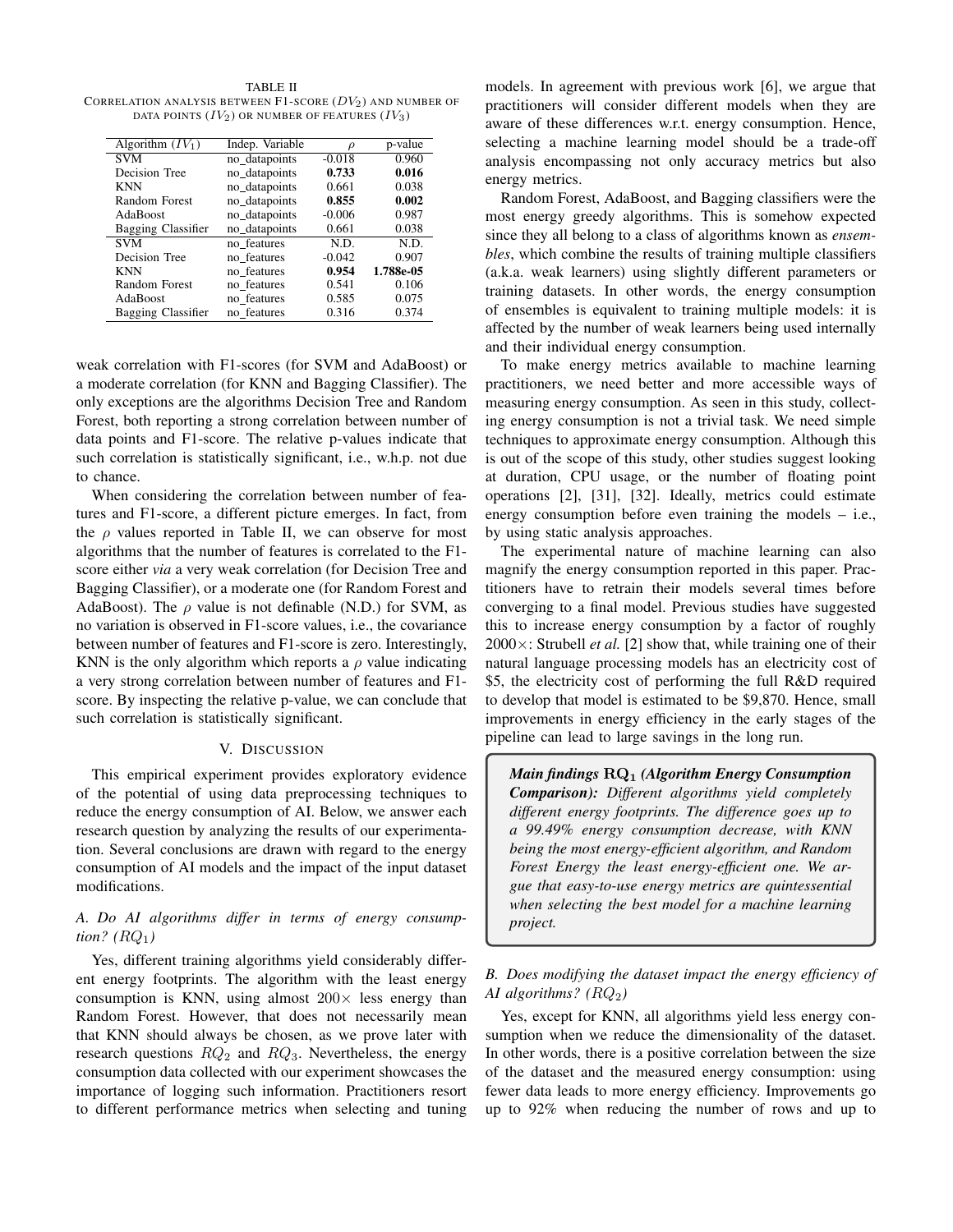

<span id="page-7-0"></span>Fig. 3. RQ3 results. Small multiples showing the F1-score of the different algorithms when using different data points (first row) and when using different numbers of features (second row).

76% when reducing the number of features. Hence, instead of collecting the biggest amount of data, we must aim for smaller but meaningful datasets.

Our results demonstrate the importance of adding data-centric Green AI as a key topic in the research agenda of AI development. For example, recent work on core set extraction (i.e., extracting the smallest subset that keeps the key dataset properties) and dataset distillation have shown promising results in AI applications [\[33\]](#page-10-28)–[\[36\]](#page-10-29). We argue that such strategies have a potential on Green AI that has been overlooked in previous research.

Although this work focuses on the dimensionality of data, it paves the way to study other properties of the input data. For example, one can expect that the data types used when loading the data into memory lead to different energy footprints when training the model. However, this kind of control is not fully supported by AI libraries/frameworks. For example, the widely utilized library adopted for this study, scikit-learn, automatically converts all data to floatingpoint with 64 bits (as of version 0.24.2). Users have no way of intervening in this data transformation. It is not yet known whether using data types with unnecessarily high precision can lead to unnecessary energy costs. We argue that this is a missed opportunity in AI libraries. This is amplified if we consider IoT systems, where small devices are used to collect, process, and transmit data. Depending on the use case, these devices may operate with different precision levels – e.g., 16 or 32 bits. Developers of AI libraries ought to reconsider some design choices, to give back control to their users and enabling further energy efficiency opportunities.

Based on our results, we foresee potential in studying data-centric techniques to democratize Green AI. Several AIleading organizations are aiming to be carbon-free by 2030. This requires massive investments in infrastructure and is far from being a realistic norm for the rest of the AI industry. For example, previous work on Green AI bring awareness to the importance of using energy-efficient hardware, datacenters in locations with better access to clean energy, etc. [\[3\]](#page-10-2), [\[37\]](#page-10-30). While such measures are important, they might be inaccessible to most practitioners and organizations that operate on tight budgets. Our results show that, with very simple techniques available to any AI practitioner, one can effectively reduce the carbon footprint of developing AI models.

It is important to note that there is an energy consumption overhead when we manipulate the number of rows and columns. We did not factor in this overhead as we focus on studying the impact of the dataset shape and not preprocessing techniques. This is an important detail since machine learning techniques such as cross-validation or parameter tuning will require training the model multiple times with the same preprocessed data. Nevertheless, assuming that each development cycle executes model training and data preprocessing exactly once, we observed an overhead revolving around 5% on average. Moreover, most machine learning projects already resort to data reshaping methods for other purposes beyond energy efficiency. More research is needed to help practitioners define trade-offs, but our results show evidence that, as a rule of thumb, row sampling and feature selection should always be considered.

Another remark relates to the fact that improvements in the efficiency of AI are being followed by a massive increase in the usage of AI-based systems – the so-called rebound effect. This is also referred to in another fields as the Jevons paradox [\[38\]](#page-10-31), i.e, there is a correlation between the usage of natural resources and the improvements in the efficiency of a given technology. In particular, improvements in the energy efficiency of AI are often targeted at leveraging more AI models in contexts where energy resources are prohibitively scarce – for example, AI-based apps for smartphone devices. In these contexts, improvements on energy efficiency aim at delivering more AI systems, failing to reduce the overall carbon footprint of AI. We argue that our study is less prone to this rebound effect, as it provides meaningful advice that can be used by an AI project and lead to immediate savings on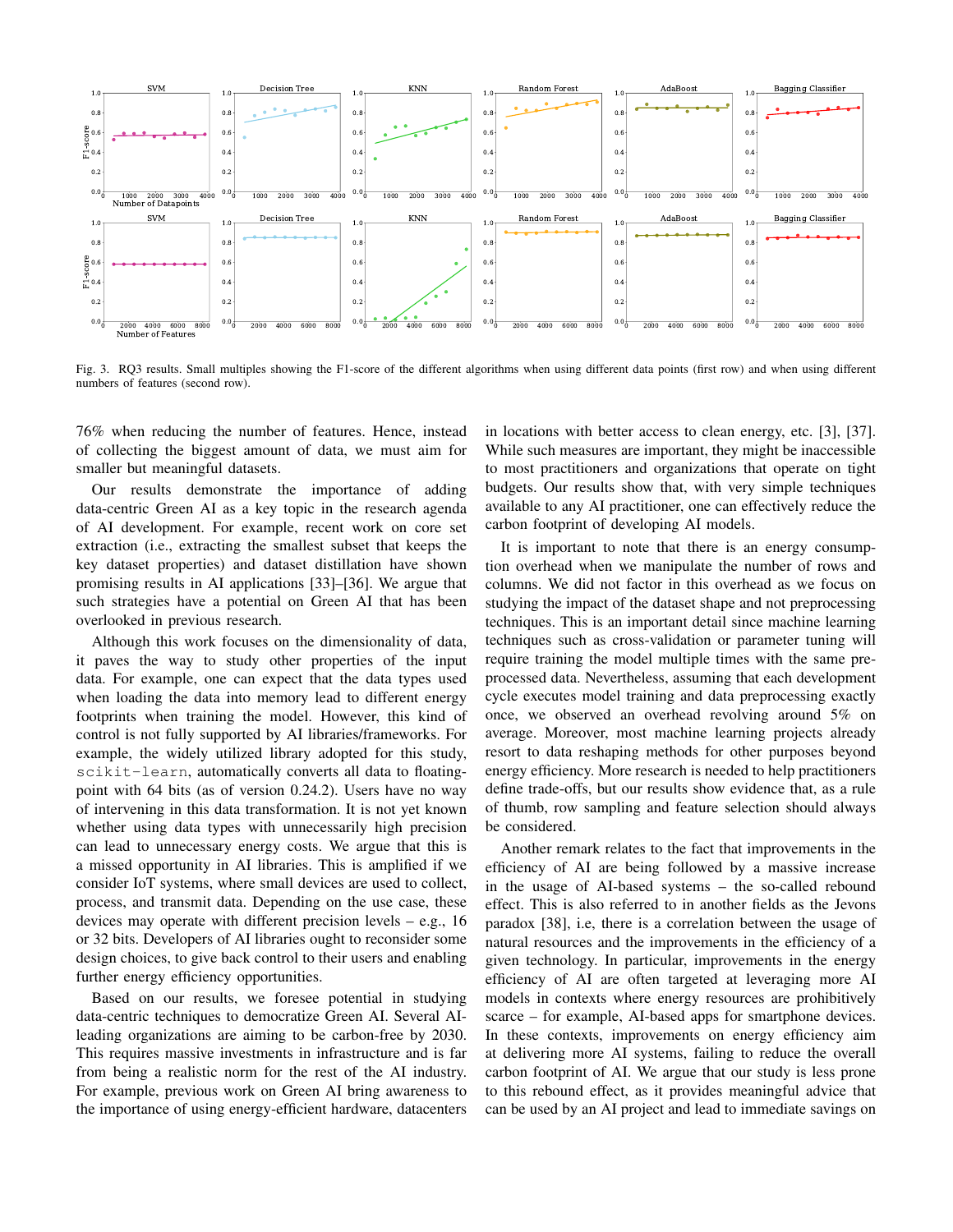energy consumption. Nonetheless, we call for more research in Green AI that investigates the rebound effects in this context.

*Main findings* RQ<sup>2</sup> *(Impact of dataset modifications on energy consumption): Extracting smaller datasets poses a great opportunity to reduce the energy consumption of our machine learning models. Improvements in energy efficiency go up to 92% when we reduce the size of the dataset. Our results call for more research on data-centric techniques to enable and democratise Green AI and for AI frameworks to give more control over how data is manipulated.*

*C. Can we improve the energy efficiency of AI algorithms through a data-centric approach without compromising their accuracy? (*RQ3*)*

Yes, one can use data preprocessing techniques to improve energy efficiency without compromising the accuracy of the models. When reducing the number of features  $(IV_3)$  in the dataset, the trained models perform the same, in terms of accuracy, while consuming less energy. In other words, we prove that using more data does not always mean better models, while it leads to energy efficiency improvements.

The exception to this rule is KNN, which shows a strong positive correlation between the F1-score and the number of features in the dataset. This observation gets more interesting if we combine it with the results from  $RQ_2$ , where we observe that reducing the feature space does not yield any significant energy improvement. Reducing the number of features not only does not influence the energy efficiency of KNN, but also hinders the performance score.

Using SVM did not produce a model with a F1-score above 0.6, denoting an overall very low accuracy of the generated model relative to the other algorithms examined. A parameter tuning strategy to accommodate the imbalance and sparsity of our data could have yielded models with higher accuracy. However, we did not delve into optimization strategies (see Section [VI](#page-8-0) for more details), since we wanted to compare the energy consumption between different algorithms in a fair and intuitive way. Hence, the energy improvements observed for SVM in  $RQ_2$  require further scrutiny before drawing generalizable conclusions.

Random Forest consistently yields the best performance. Despite being the most energy-greedy algorithm, it trained the most accurate model. Other algorithms, AdaBoost, Bagging Classifier, and Decision Tree follow close behind, showing competitive results. Nevertheless, it is not possible to fairly say which algorithm is the best. Different algorithms may work better with different problems. Once again, our observations reiterate that energy metrics provide useful information when selecting the best machine learning model, and are quintessential for AI development.

When it comes to the number of data points  $(IV_2)$ , AdaBoost and Bagging Classifier yield no correlation between the size of the dataset and F1-score, meaning that the energy

improvements shown earlier in  $RQ_2$  do not bring any cost in the performance of the models.

For the remaining algorithms, the results are not as unanimous. Random Forest, Decision Tree, and KNN yield a positive correlation between cardinality and F1-score. This means that, despite the benefits in energy consumption, reducing the number of data points might prompt losses in the accuracy of these models. Nevertheless, this is worth considering because the models still showcase reasonable performance: with Decision Tree and Random Forest, F1-score drops less than 0.05 when we use at least 20% of the original dataset. Depending on the use case, such a drop in F1-score might be appropriate.

*Main findings* RQ<sup>3</sup> *(Trade-offs between AI energy consumption and accuracy): In the vast majority of cases, decreasing the number of data points / features drastically reduces energy consumption, while implying only a negligible accuracy deterioration (e.g., by reducing features, Random Forest can achieve a maximum of 74.81% energy reduction at the cost of only a 0.06% F1-score reduction). However, this observation does not hold for all algorithms. For example, feature selection when using KNN has almost no impact on energy consumption, while considerably reducing its model performance (with a maximum of 0.92% energy reduction, associated to a 98.05% F1-score loss).*

#### VI. THREATS TO VALIDITY

<span id="page-8-0"></span>In this section, we discuss the threats to validity of our study, by following the categorization provided by Wholin *et al.* [\[39\]](#page-10-32).

#### *A. Conclusion Validity*

A threat to conclusion validity in our study could be constituted by low statistical power of the tests used to answer our RQs. To mitigate this threat, we systematically collected and analyzed data by following a process defined *a priori*. By considering the combination of factor, treatments, and reruns, a total of 3.6K data samples were used to answer our RQ.

As a threat to the reliability of measures, unknown tasks running in the background during the execution of our experiment may have acted as confounding factors, hence influencing our energy measurements. To mitigate this threat, prior to the experiment execution, we ensured that only the piece of software necessary to run the experiment was running and/or able to be executed. In addition, each experiment was repeated 30 times, by shuffling the executions of sub-experiments uniformly at random, to avoid that potential confounding factors could influence only a specific set of sub-experiments.

#### *B. Internal Validity*

A threat to internal validity, related to history, could be constituted in our experiment by the influence that executing subsequent runs could have had on our measurements (e.g., due to hardware increasing temperature). To mitigate this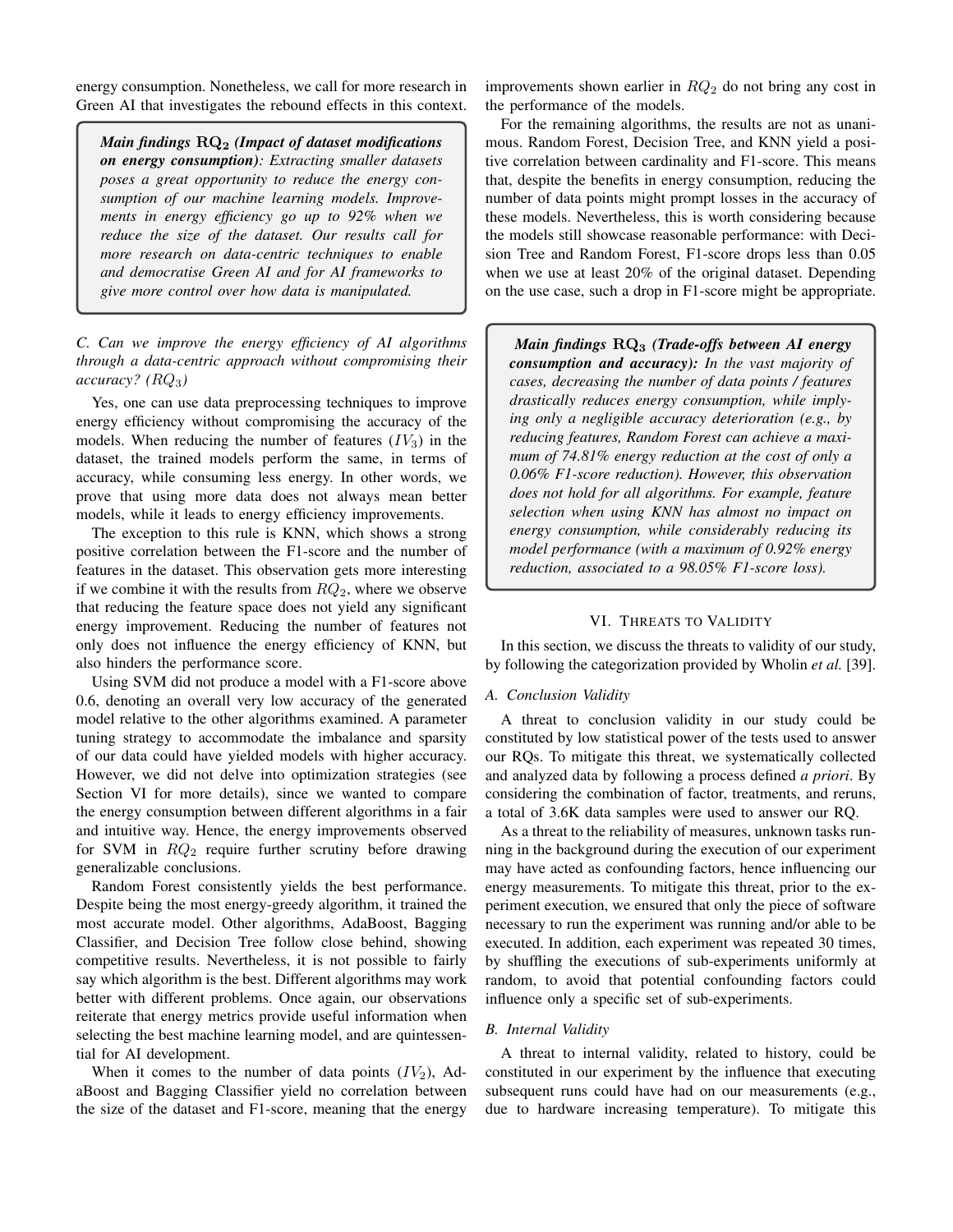threat, each experimental run was preceded by a 5-second sleep operation, to allow all runs to be executed under identical hardware conditions. Similarly, a warm-up operation was performed to ensure the first run was executed under the same conditions as the subsequent ones (see Section [III-D1\)](#page-2-1).

## *C. Construct Validity*

A mono-method bias may have affected the results of our study, as we utilized a single metric to measure energy consumption  $(DV_1,$  Section [III-D2\)](#page-3-1) and calculate algorithm accuracy  $(DV_2,$  Section [III-D2\)](#page-3-1).

Regarding energy consumption, we do not deem that adopting only energy consumption as dependent variable constitutes per se a prominent threat in our experiment. In addition, utilizing exclusively energy consumption measurements is a common practice in the field of software energy efficiency [\[15\]](#page-10-33), [\[40\]](#page-10-34)–[\[42\]](#page-10-35). However, relying on a specific tool to estimate the energy consumption (namely CodeCarbon), could have influenced the construct validity of our experiment. To mitigate this threat, we ensured that the tool was made available as an open-source project (hence allowing us to independently scrutinize the appropriateness and correctness of the implementation), and that the tool relied on a widely used estimation method provided by a prominent technology company – as we investigated, CodeCarbon uses the Intel<sup>®</sup> Power Gadget<sup>[9](#page-9-1)</sup> tool under the hood.

Regarding accuracy, we adopted a single metric, namely the F1-score. We chose this metrics over other ones, e.g., precision, recall, or logarithmic loss, as F1-score allowed us to provide a summary and intuitive presentation of the overall model accuracy *via* a single, well established, metric. To further mitigate potential threats related to the adoption of the F1-score, during the experiment execution, we also collected measurements of precision and recall, that are made available for scrutiny in the replication package of this study.

#### *D. External Validity*

A prominent threat to the external validity of our study is posed by the adoption of a single experimental subject and a subset of AI algorithms. To mitigate this threat, we chose our experimental subject and independent variables to be as representative as possible. Specifically, we selected a common AI classification problem, namely text classification, selected a widely utilized peer-reviewed dataset [\[29\]](#page-10-24), and considered a total of 6 different algorithms provided in the largely adopted Python library scikit-learn.

As a further external validity threat, the experimental setup of this study did not integrate all the life cycle stages of AI models, as outlined by [\[43\]](#page-10-36), and was limited to certain aspects of the *model training* phase. This outlines the *in vitro* nature of our empirical experiment, which focused on studying data-centric approaches, and disregarded other aspects of AI model training (e.g., hyperparamether tuning) which would have commonly appeared in an *in vivo* experimentation. The narrow focus on energy consumption of data pre-processing of our study is intentional. More specifically, this research aimed at providing exploratory insights on the impact that AI data-centric approaches can have to AI energy consumption, and not how these approaches can be integrated in practice. As a result, numerous performance-optimization techniques common in a typical AI pipeline are excluded from our experiments, e.g., hyperparameter tuning, dimensionality reduction, and linear separability tests.

Albeit our best efforts, given the discussed threats to external validity, the results presented in this exploratory study have to be considered only as promising introductory insights, paving the way for future research on data-centric Green AI.

#### VII. CONCLUSION AND FUTURE WORK

<span id="page-9-0"></span>With the popularization of large-scale datasets and affordable computational/storage capabilities, the energy consumed by AI is experiencing an unprecedented growth, which can no longer be neglected. With this study, we aim at exploring Green AI from a novel angle. Specifically, we investigate if modifying exclusively datasets, rather than the model training strategies, can optimize AI energy efficiency. To achieve our goal, we conduct an empirical experiment by considering 6 AI algorithms, two dataset modification strategies, and a dataset of over 5K data points.

The results we obtained provide the first empirical evidence that not only data-centric strategies can be used to optimize AI energy efficiency, but also that such techniques can lead to a drastic energy consumption reduction. While AI accuracy may be negatively impacted by data-centric strategies, we also observed that in most cases such accuracy loss is negligible.

From a practitioner perspective, our results highlight the high impact that dataset modifications have on AI energy efficiency, demonstrating that often "designing for less" while preprocessing a dataset can drastically reduce the energy consumed, while not sacrificing accuracy.

For researchers, our results open a new area of investigation, namely *data-centric Green AI*, which, by considering the results documented in this research, demonstrates very high potential to address the sustainability of AI-based software-intensive systems.

As future work, we plan to generalize our results by considering other AI application areas, e.g., image and audio recognition, and by utilizing additional large-scale datasets. Furthermore, we intend to investigate how other dataset modifications (e.g., data representations) may impact AI energy efficiency and related accuracy. Finally, we aim to conduct *in vivo* experiments on data-centric Green AI, in order to investigate how data-centric techniques can be integrated in real-world AI pipelines, and how combining data-centric with other Green AI techniques (e.g., model training strategies) may impact energy efficiency and accuracy of AI models.

<span id="page-9-1"></span><sup>9</sup>[https://www.intel.com/content/www/us/en/developer/articles/tool/](https://www.intel.com/content/www/us/en/developer/articles/tool/power-gadget.html) [power-gadget.html.](https://www.intel.com/content/www/us/en/developer/articles/tool/power-gadget.html) Accessed 28 January 2022.